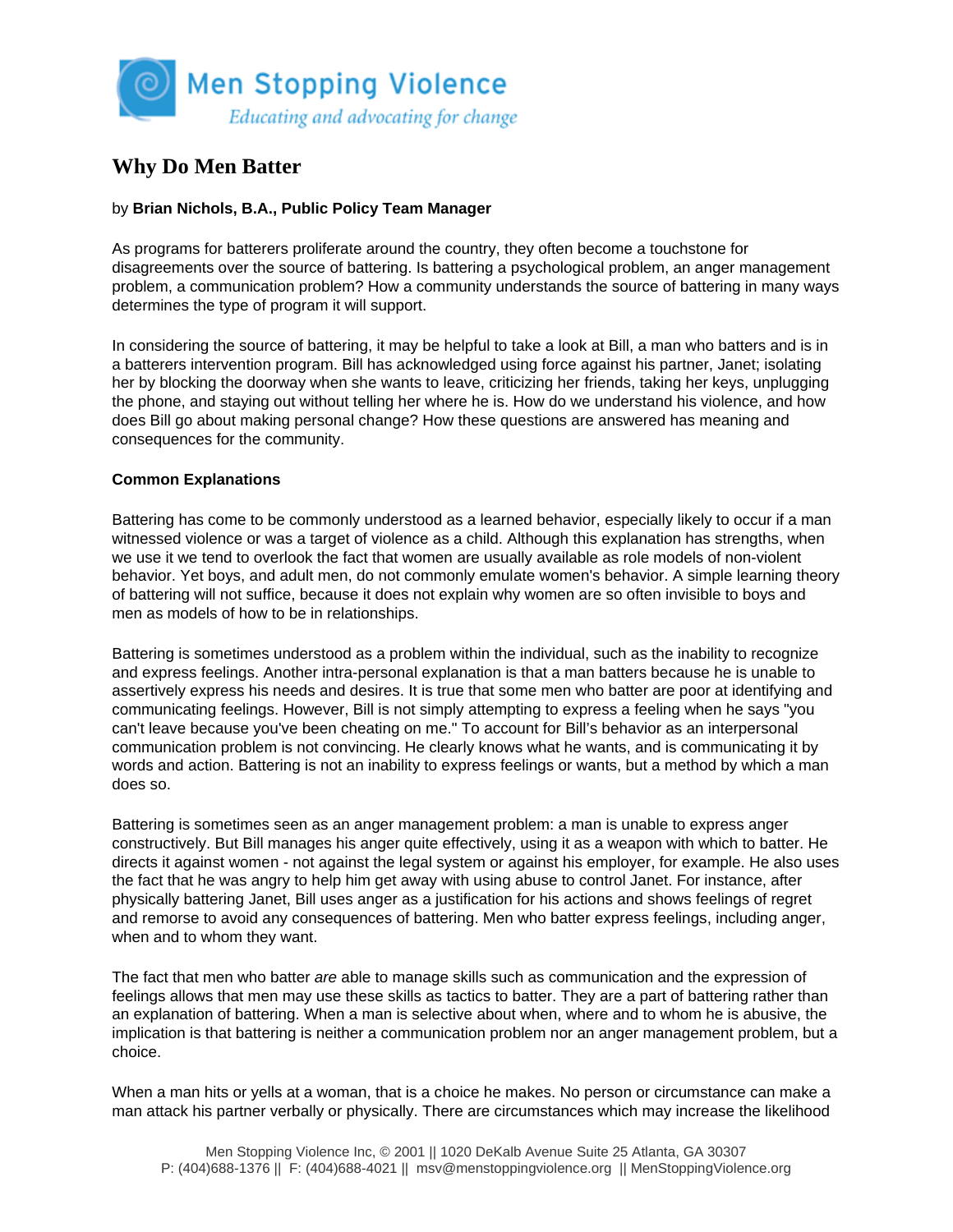that a man will batter, but no circumstances make it inevitable that a man will make abusive choices. This means that explanations of battering which are interpersonal, such as communication issues or provocation, are inaccurate.

Men, rather than circumstances, are responsible for abusive choices. Thus, an accurate explanation of battering would account for the reasons men make the choice to batter rather than an outside force that causes them to batter. In short, men batter to gain power and control over another person. This explanation is profound in that it frames individual acts of violence within a pattern of behavior. The explanation of power and control has become, however, something of a cliché, and its larger implications are overlooked. One often overlooked implication is that battering is purposeful. Men choose behavior in a systematic way in order to gain power and control. There is a function to a man's battering. That is, men batter in the short term to get a woman to do what he wants or to stop her from doing something.

When a man yells at a woman, criticizing her, he knows what effect his behavior will have on her. In the short term, his yelling will cause fear and pain, and in the longer term he will destroy her personhood so that he can have power and control over her. Men who batter know and choose the effects of battering. This is disturbing because it leaves us with the question, why do men want power and control?

#### **Sexism as the problem**

Sexism is the source of men's choice to use violent and abusive tactics to gain power and control over a woman. The word "source" here means a wellspring, not a cause. Just as single incidents of violence are better understood within a pattern of that person's abusive behavior, so individual batterers are better understood within a social context of sexism. Within the context of sexism, it is inevitable, rather than unthinkable, that a large number of men will choose to use violence and abuse. The connection between sexism and men's violence can be better understood through a definition.

Sexism is gender prejudice + power. Gender prejudice is the predisposition to experience women as inferior to men. It is the filter through which men experience women's behavior as flawed, out of place, even evil. With such perceptions, men believe it is necessary to control women, and are willing to use violent and abusive choices to do so. Men's power to batter women is not only personal; it flows from institutions whose social function is to set cultural norms and hold violators accountable. Let's return to Bill for some examples to illustrate.

The first example looks at prejudice. Bill identified as his reason or justification for isolating Janet like this: Janet's friends are a bad influence on her, and she should stay away from them. Bill struggled with the connection of his justification to sexism. He eventually realized that he believed women are easily tempted and not trustworthy -- that they need men to keep their moral compass pointed in the right direction. This belief led to his expectation that Janet check out her friends with him.

The source of Bill's beliefs is sexist social norms. When asked the sources of his belief that women are easily tempted and not trustworthy, Bill quickly answered, "The story of Eve" and pop psychology's characterization of women as "emotionally based" (unlike men are who "rationally based.") There is, then, a cascading effect from sexist cultural norms and messages about women to personally held beliefs about women, to expectations men have for women they are partnered with, to abuse and justifications when women act freely. Sexist norms and beliefs do not force any man to make the choice to be abusive, but they do provide the source from which such choices flow.

Now let us look at power, the second part of our definition. The power men have to batter is increased by the sexism of institutions. As institutions set cultural norms, they have considerable power to name and define what is true. When institutions promote sexist messages about women, the seeming validity and reasonableness of Bill's beliefs increases. As a result, he has more power in the relationship to enforce his expectations as rules.